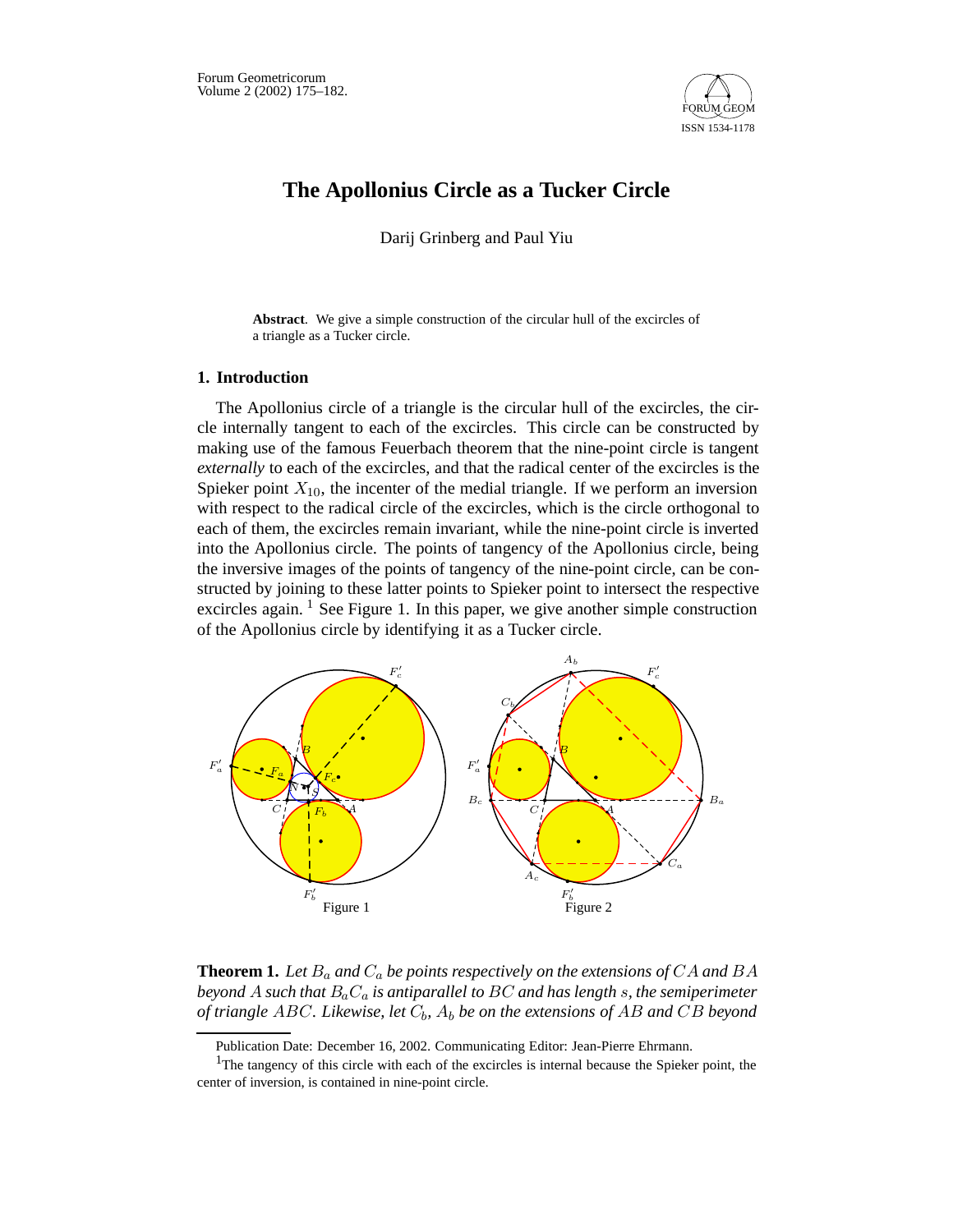B, with  $C_bA_b$  antiparallel to CA and of length s,  $A_c$ ,  $B_c$  on the extensions of BC and AC beyond C, with  $A<sub>c</sub>B<sub>c</sub>$  *is antiparallel to AB and of length s. Then the six points*  $A_b$ ,  $B_a$ ,  $C_a$ ,  $A_c$ ,  $B_c$ ,  $C_b$  *are concyclic, and the circle containing them is the Apollonius circle of triangle* ABC*.*

The vertices of the Tucker hexagon can be constructed as follows. Let  $X_b$  and  $X_c$  be the points of tangency of BC with excircles  $(I_b)$  and  $(I_c)$  respectively. Since  $BX_b$  and  $CX_c$  each has length s, the parallel of AB through  $X_b$  intersects AC at C', and that of AC through  $X_c$  intersects AB at B' such that the segment B'C' is parallel to BC and has length s. The reflections of B' and C' in the line  $I_bI_c$  are the points  $B_a$  and  $C_a$  such that triangle  $AB_aC_a$  is similar to  $ABC$ , with  $B_aC_a = s$ . See Figure 3. The other vertices can be similarly constructed. In fact, the Tucker circle can be constructed by locating  $A_c$  as the intersection of  $BC$  and the parallel through  $C_a$  to  $AC$ .



Figure 3

## **2. Some basic results**

We shall denote the side lengths of triangle  $ABC$  by  $a, b, c$ .

- R circumradius
- r inradius
- s semiperimeter
- $\triangle$  area<br>  $\omega$  Broc
	- Brocard angle

The Brocard angle is given by

$$
\cot \omega = \frac{a^2 + b^2 + c^2}{4\triangle}.
$$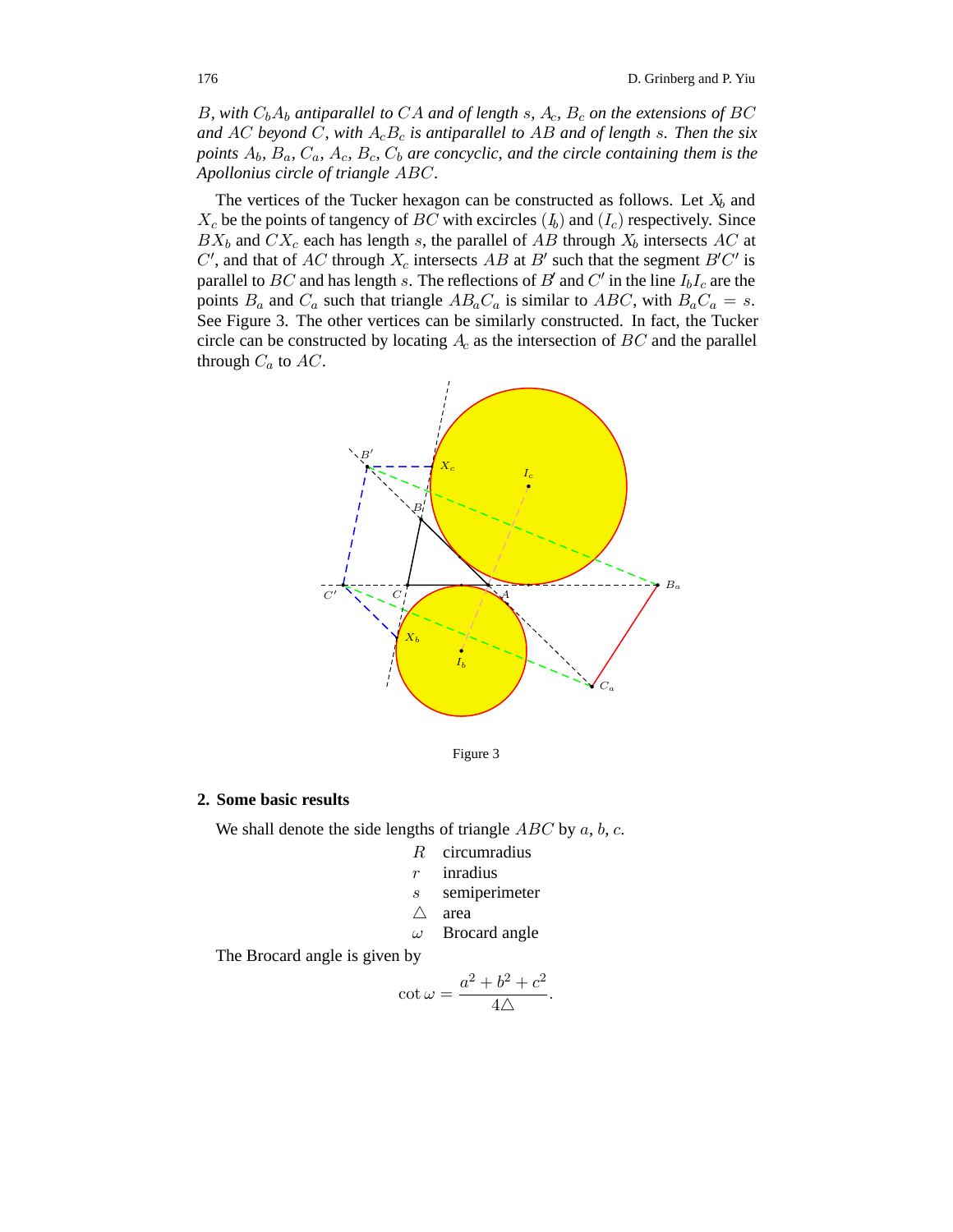The Apollonius circle as a Tucker circle 177

**Lemma 2.** (1)  $abc = 4Rrs$ ; (2)  $ab + bc + ca = r^2 + s^2 + 4Rr$ ; (3)  $a^2 + b^2 + c^2 = 2(s^2 - r^2 - 4Rr)$ ; (4)  $(a + b)(b + c)(c + a) = 2s(r^2 + s^2 + 2Rr)$ .

*Proof.* (1) follows from the formulae  $\triangle = rs$  and  $R = \frac{abc}{4\triangle}$ . (2) follows from the Heron formula  $\triangle^2 = s(s-a)(s-b)(s-c)$  and

 $s<sup>3</sup> - (s - a)(s - b)(s - c) = (ab + bc + ca)s + abc.$ 

(3) follows from (2) and  $a^2 + b^2 + c^2 = (a + b + c)^2 - 2(ab + bc + ca)$ . (4) follows from  $(a + b)(b + c)(c + a) = (a + b + c)(ab + bc + ca) - abc$ . □

Unless explicitly stated, all coordinates we use in this paper are *homogeneous barycentric coordinates*. Here are the coordinates of some basic triangle centers.

| circumcenter                     | O $(a^2(b^2+c^2-a^2): b^2(c^2+a^2-b^2): c^2(a^2+b^2-c^2))$ |
|----------------------------------|------------------------------------------------------------|
| incenter                         | $I \left( a:b:c \right)$                                   |
|                                  | Spieker point $S(b+c:c+a:a+b)$                             |
| symmedian point $K(a^2:b^2:c^2)$ |                                                            |

Note that the sum of the coordinates of O is  $16\Delta^2 = 16r^2s^2$ . <sup>2</sup> We shall also make use of the following basic result on circles, whose proof we omit.

**Proposition 3.** *Let*  $p_1$ *,*  $p_2$ *,*  $p_3$  *be the powers of A, B, C with respect to a circle C. The power of a point with homogeneous barycentric coordinates*  $(x : y : z)$  *with respect to the same circle is*

$$
\frac{(x+y+z)(p_1x+p_2y+p_3z)-(a^2yz+b^2zx+c^2xy)}{(x+y+z)^2}.
$$

*Hence, the equation of the circle is*

$$
a2yz + b2zx + c2xy = (x + y + z)(p1x + p2y + p3z).
$$

## **3. The Spieker radical circle**

The fact that the radical center of the excircles is the Spieker point  $S$  is well known. See, for example,  $[3]$ . We verify this fact by computing the power of S with respect to the excircles. This computation also gives the radius of the radical circle.

**Theorem 4.** *The radical circle of the excircles has center at the Spieker point*  $S = (b + c : c + a : a + b)$ *, and radius*  $\frac{1}{2}$  $\sqrt{r^2 + s^2}$ .

$$
16\Delta^2 = 2a^2b^2 + 2b^2c^2 + 2c^2a^2 - a^4 - b^4 - c^4.
$$

<sup>2</sup>This is equivalent to the following version of Heron's formula: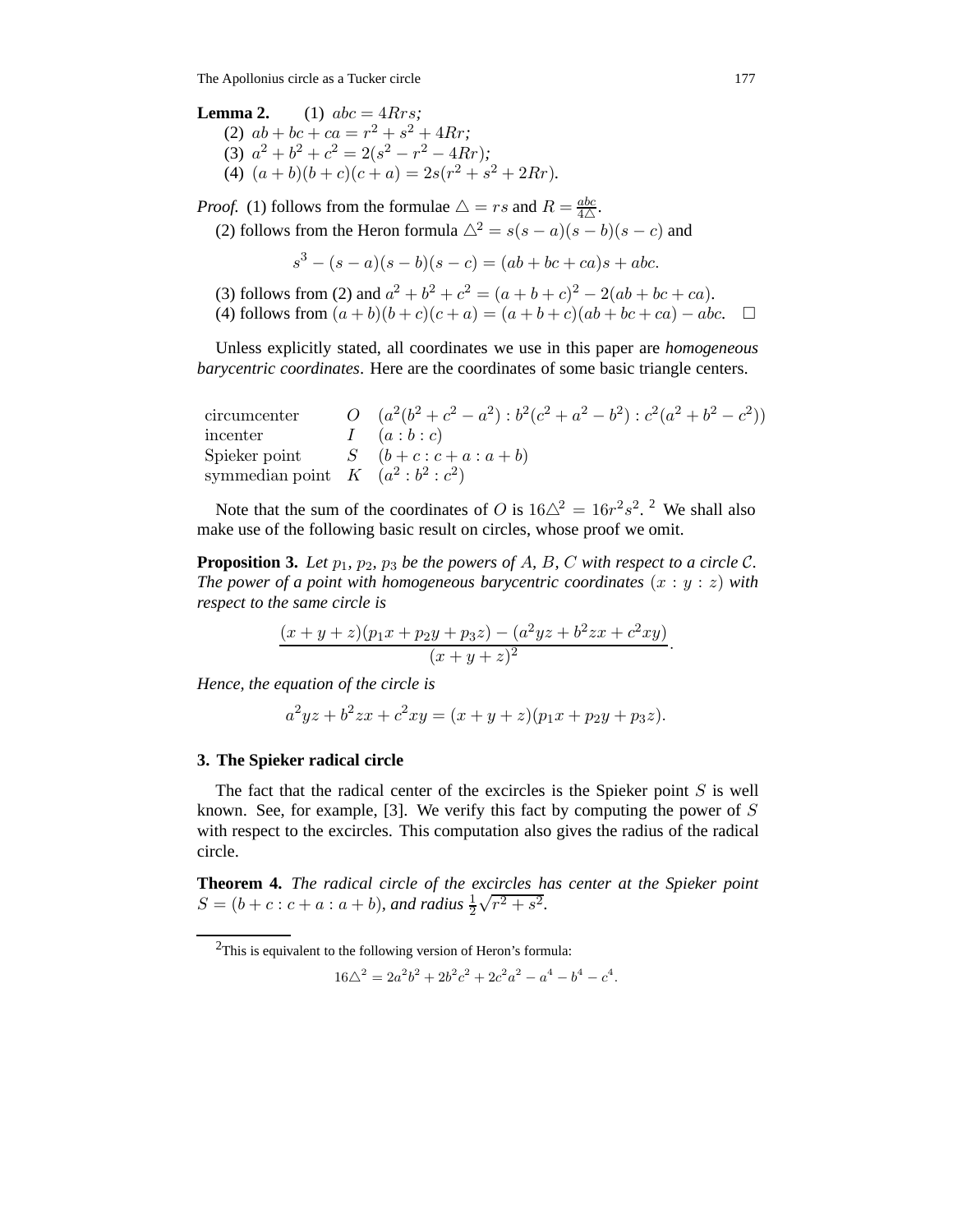*Proof.* We compute the power of  $(b + c : c + a : a + b)$  with respect to the Aexcircle. The powers of  $A, B, C$  with respect to the  $A$ -excircle are clearly

$$
p_1 = s^2, \qquad p_2 = (s - c)^2, \qquad p_3 = (s - b)^2.
$$
  
With  $x = b + c, y = c + a, z = a + b$ , we have  $x + y + z = 4s$  and  

$$
(x + y + z)(p_1x + p_2y + p_3z) - (a^2yz + b^2zx + c^2xy)
$$

$$
= 4s(s^2(b + c) + (s - c)^2(c + a) + (s - b)^2(a + b))
$$

$$
- (a^2(c + a)(a + b) + b^2(a + b)(b + c) + c^2(b + c)(c + a))
$$

$$
= 2s(2abc + (a + b + c)(a^2 + b^2 + c^2)) - 2s(a^3 + b^3 + c^3 + abc)
$$

$$
= 2s(abc + a^2(b + c) + b^2(c + a) + c^2(a + b))
$$

$$
= 4s^2(r^2 + s^2),
$$

and the power of the Spieker point with respect to the A-excircle is  $\frac{1}{4}(r^2 + s^2)$ . This being symmetric in  $a, b, c$ , it is also the power of the same point with respect to the other two excircles. The Spieker point is therefore the radical center of the excircles, and the radius of the radical circle is  $\frac{1}{2}$  $\sqrt{r^2 + s^2}$ .

We call this circle the Spieker radical circle, and remark that the Spieker point is the inferior of the incenter, namely, the image of the incenter under the homothety  $h(G, -\frac{1}{2})$  at the centroid G.

## **4. The Apollonius circle**

To find the Apollonius circle it is more convenient to consider its superior, *i.e.*, its homothetic image  $h(G, -2)$  in the centroid G with ratio  $-2$ . This homothety transforms the nine-point circle and the Spieker radical circle into the circumcircle  $O(R)$  and the circle  $I(\sqrt{r^2 + s^2})$  respectively.

Let d be the distance between O and I. By Euler's theorem,  $d^2 = R^2 - 2Rr$ . On the line  $OI$  we treat  $I$  as the origin, and  $O$  with coordinate  $R$ . The circumcircle intersects the line IO at the points  $d \pm R$ . The inversive images of these points have coordinates  $\frac{r^2+s^2}{d\pm R}$ . The inversive image is therefore a circle with radius

$$
\frac{1}{2} \left| \frac{r^2 + s^2}{d - R} - \frac{r^2 + s^2}{d + R} \right| = \left| \frac{R(r^2 + s^2)}{d^2 - R^2} \right| = \frac{r^2 + s^2}{2r}.
$$

The center is the point  $Q'$  with coordinate

$$
\frac{1}{2}\left(\frac{r^2+s^2}{d-R}+\frac{r^2+s^2}{d+R}\right)=\frac{d(r^2+s^2)}{d^2-R^2}=-\frac{r^2+s^2}{2Rr}\cdot d.
$$

In other words,

$$
IQ': IO = -(r^2 + s^2): 2Rr.
$$

Explicitly,

$$
Q' = I - \frac{r^2 + s^2}{2Rr}(O - I) = \frac{(r^2 + s^2 + 2Rr)I - (r^2 + s^2)O}{2Rr}.
$$

From this calculation we make the following conclusions.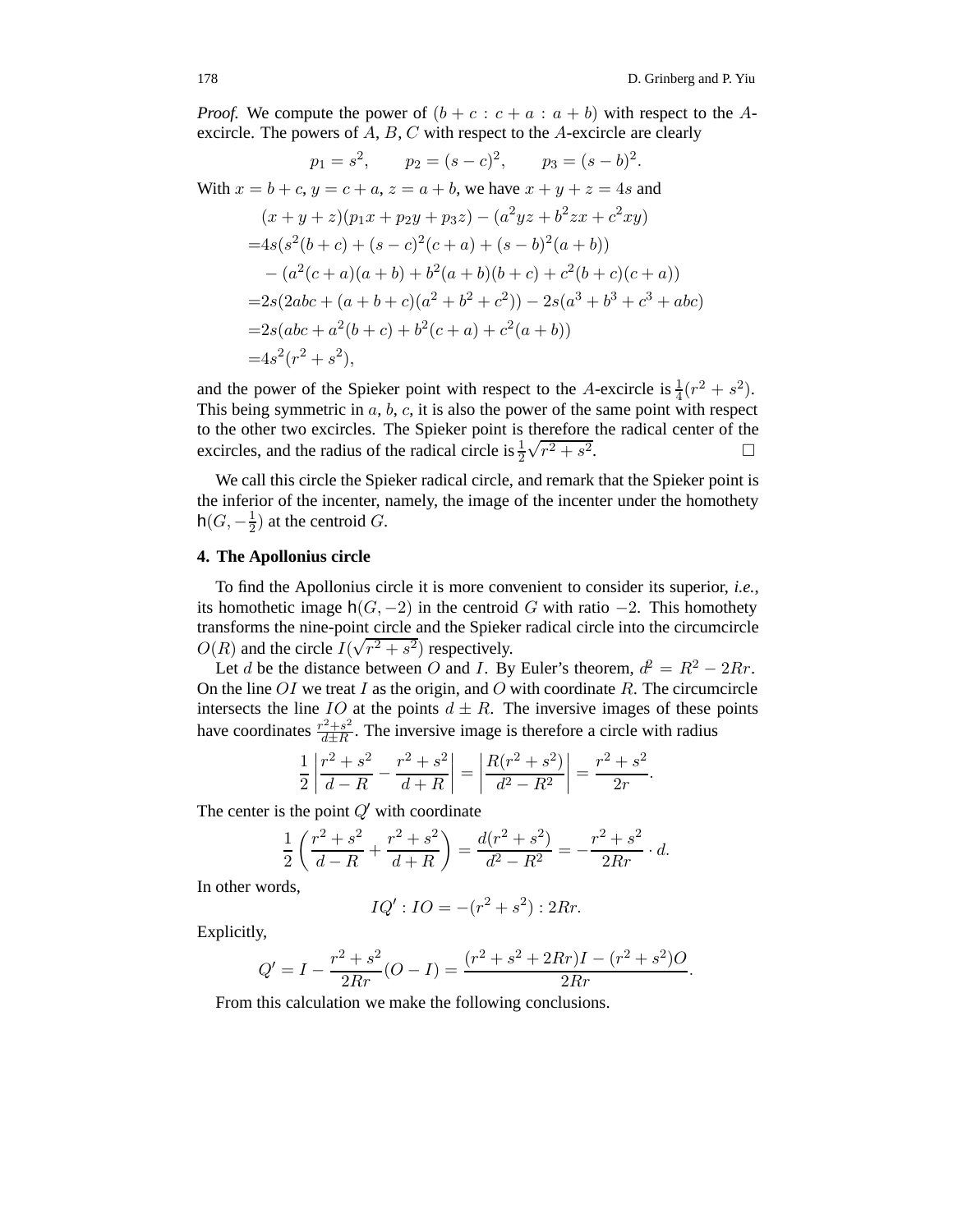The Apollonius circle as a Tucker circle 179

- (1) The radius of the Apollonius circle is  $\rho = \frac{r^2 + s^2}{4r}$ .
- (2) The Apollonius center, being the homothetic image of  $Q$  under  $h(G, -\frac{1}{2})$ , is the point  $3$

$$
Q = \frac{1}{2}(3G - Q') = \frac{6Rr \cdot G + (r^2 + s^2)O - (r^2 + s^2 + 2Rr)I}{4Rr}.
$$

Various authors have noted that  $Q$  lies on the Brocard axis  $OK$ , where the centers of Tucker circles lie. See, for example, [1, 9, 2, 7]. In [1], Aeppli states that if  $d_A, d_B, d_C$  are the distances of the vertices A, B, C to the line joining the center of the Apollonius circle with the circumcenter of ABC, then

$$
d_A: d_B: d_C = \frac{b^2 - c^2}{a^2} : \frac{c^2 - a^2}{b^2} : \frac{a^2 - b^2}{c^2}.
$$

It follows that the barycentric equation of the line is

$$
\frac{b^2 - c^2}{a^2}x + \frac{c^2 - a^2}{b^2}y + \frac{a^2 - b^2}{c^2}z = 0.
$$

This is the well known barycentric equation of the Brocard axis. Thus, the Apollonius center lies on the Brocard axis. Here, we write Q explicitly in terms of O and K.

**Proposition 5.** 
$$
Q = \frac{1}{4Rr} ((s^2 - r^2)O - \frac{1}{2}(a^2 + b^2 + c^2)K).
$$

*Proof.*

$$
Q = \frac{1}{4Rr} \left( (r^2 + s^2)O + 6Rr \cdot G - (r^2 + s^2 + 2Rr)I \right)
$$
  
= 
$$
\frac{1}{4Rr} \left( (s^2 - r^2)O + 2r^2 \cdot O + 6Rr \cdot G - (r^2 + s^2 + 2Rr)I \right)
$$
  
= 
$$
\frac{1}{16Rrs^2} \left( 4s^2(s^2 - r^2)O + 8r^2s^2 \cdot O + 24Rrs^2 \cdot G - 4s^2(r^2 + s^2 + 2Rr)I \right).
$$

Consider the sum of the last three terms. By Lemma 2, we have

$$
8r2s2 \cdot O + 24Rrs2 \cdot G - 4s2(r2 + s2 + 2Rr)I
$$
  
=8r<sup>2</sup>s<sup>2</sup> \cdot O + abc \cdot 2s \cdot 3G - 2s(a + b)(b + c)(c + a)I  
=
$$
\frac{1}{2}(a2(b2 + c2 - a2), b2(c2 + a2 - b2), c2(a2 + b2 - c2))
$$
  
+ (a + b + c)abc(1, 1, 1) - (a + b)(b + c)(c + a)(a, b, c).

 $3$ This point is  $X_{970}$  of [7].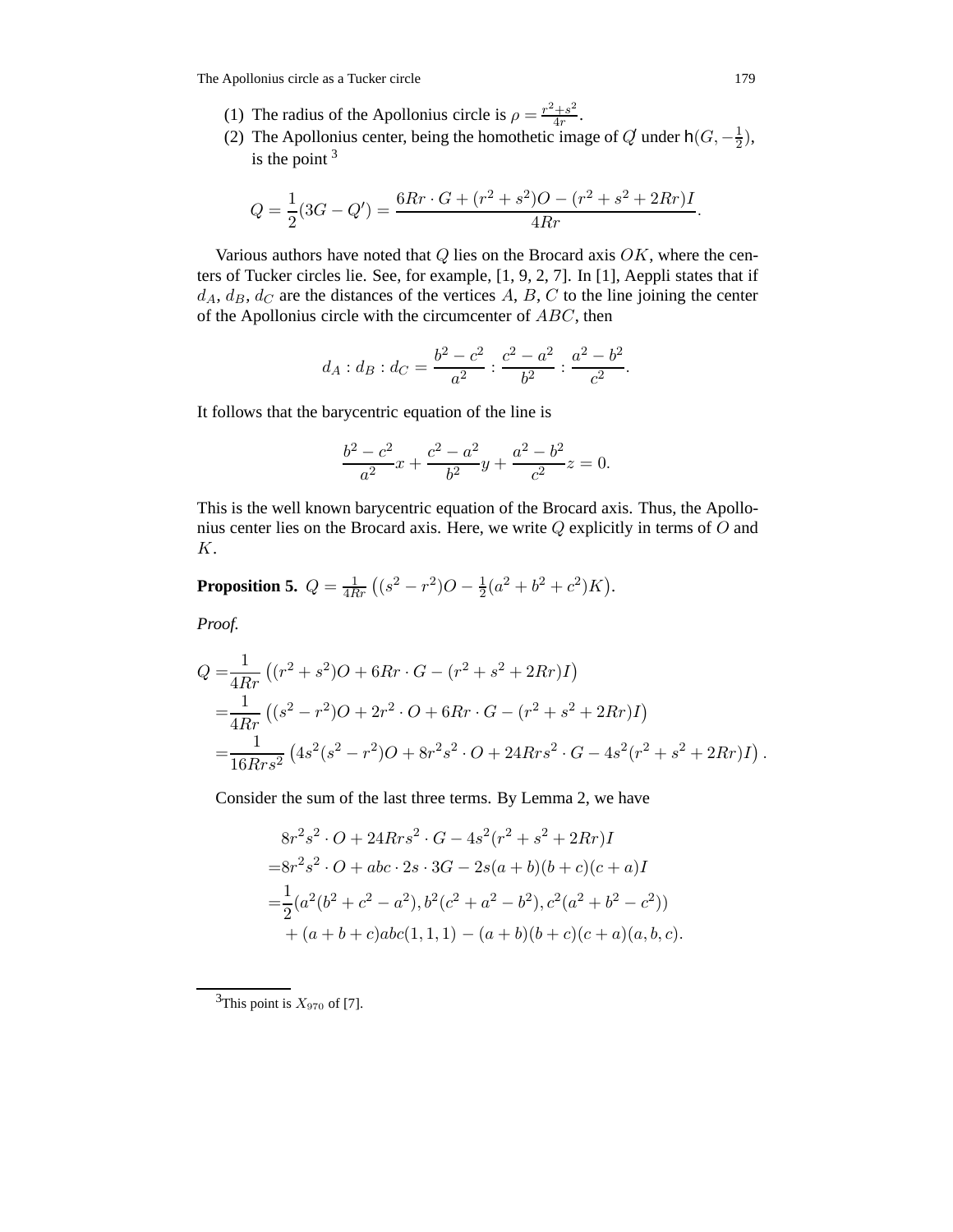Consider the first component.

$$
\frac{1}{2} (a^2(b^2 + c^2 - a^2) + 2abc(a + b + c) - 2(a + b)(b + c)(c + a)a)
$$
  
= 
$$
\frac{1}{2} (a^2(b^2 + 2bc + c^2 - a^2) + 2abc(a + b + c) - 2a((a + b)(b + c)(c + a) + abc))
$$
  
= 
$$
\frac{1}{2} (a^2(a + b + c)(b + c - a) + 2abc(a + b + c) - 2a(a + b + c)(ab + bc + ca))
$$
  
= 
$$
s(a^2(b + c - a) + 2abc - 2a(ab + bc + ca))
$$
  
= 
$$
s(a^2(b + c - a) - 2a(ab + ca))
$$
  
= 
$$
a^2s(b + c - a - 2(b + c))
$$
  
= 
$$
-a^2 \cdot 2s^2.
$$

Similarly, the other two components are  $-b^2 \cdot 2s^2$  and  $-c^2 \cdot 2s^2$ . It follows that

$$
Q = \frac{1}{16Rrs^2} \left( 4s^2(s^2 - r^2)O - 2s^2(a^2, b^2, c^2) \right)
$$
  
= 
$$
\frac{1}{4Rr} \left( (s^2 - r^2)O - \frac{1}{2}(a^2 + b^2 + c^2)K \right).
$$
 (1)

$$
\Box
$$

#### **5. The Apollonius circle as a Tucker circle**

It is well known that the centers of Tucker circles also lie on the Brocard axis. According to [8], a Tucker hexagon/circle has three principal parameters:

- the chordal angle  $\phi \in \left(-\frac{\pi}{2}, \frac{\pi}{2}\right]$ ,
- the radius of the Tucker circle

$$
r_{\phi} = \left| \frac{R}{\cos \phi + \cot \omega \sin \phi} \right|,
$$

• the length of the equal antiparallels

$$
d_{\phi} = 2r_{\phi} \cdot \sin \phi.
$$

This length  $d_{\phi}$  is negative for  $\phi < 0$ . In this way, for a given  $d_{\phi}$ , there is one and only one Tucker hexagon with  $d_{\phi}$  as the length of the antiparallel segments. In other words, a Tucker circle can be uniquely identified by  $d_{\phi}$ . The center of the Tucker circle is the isogonal conjugate of the Kiepert perspector  $K(\frac{\pi}{2} - \phi)$ . Explicitly, this is the point

$$
\frac{4\Delta \cot \phi \cdot O + (a^2 + b^2 + c^2)K}{4\Delta \cot \phi + (a^2 + b^2 + c^2)}.
$$

Comparison with (1) shows that  $4\Delta \cot \phi = -2(s^2 - r^2)$ . Equivalently,

$$
\tan \phi = -\frac{2rs}{s^2 - r^2}.
$$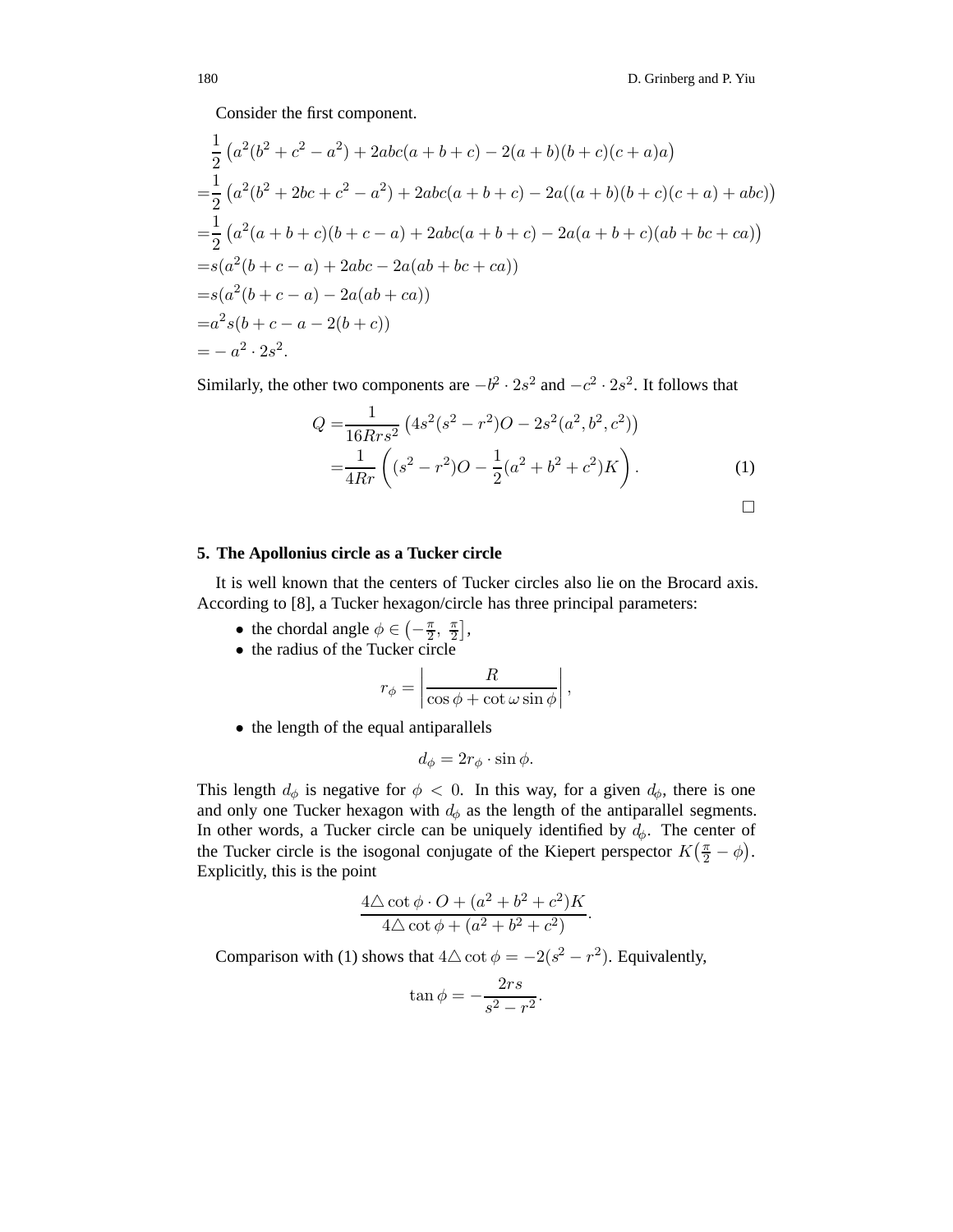This means that  $\phi = -2 \arctan \frac{r}{s}$ . Clearly, since  $s > r$ ,

$$
\cos \phi = \frac{s^2 - r^2}{r^2 + s^2}, \qquad \sin \phi = -\frac{2rs}{r^2 + s^2}.
$$

Now, the radius of the Tucker circle with chordal angle  $\phi = -2 \arctan \frac{r}{s}$  is given by

$$
r_{\phi} = \left| \frac{R}{\cos \phi + \cot \omega \sin \phi} \right| = \frac{r^2 + s^2}{4r}.
$$

This is exactly the radius of the Apollonius circle. We therefore conclude that the Apollonius circle is the Tucker circle with chordal angle  $-2 \arctan \frac{r}{s}$ . The common length of the antiparallels is

$$
d_{\phi} = 2r_{\phi} \cdot \sin \phi = 2 \cdot \frac{r^2 + s^2}{4r} \cdot \frac{-2rs}{r^2 + s^2} = -s.
$$

This proves Theorem 1 and justifies the construction in Figure 3.

#### **6. Concluding remarks**

We record the coordinates of the vertices of the Tucker hexagon.<sup>4</sup>

$$
B_c = (-as: 0: as + bc), \t C_b = (-as: as + bc: 0),
$$
  
\n
$$
A_b = (0: cs + ab: -cs), \t B_a = (cs + ab: 0: -cs),
$$
  
\n
$$
C_a = (bs + ca: -bs: 0), \t A_c = (0: -bs: bs + ca).
$$

From these, the power of A with respect to the Apollonian circle is

$$
-\frac{cs}{a}\left(b+\frac{as}{c}\right) = \frac{-s(bc+as)}{a}.
$$

Similarly, by computing the powers of  $B$  and  $C$ , we obtain the equation of the Apollonius circle as

$$
a2yz + b2zx + c2xy + s(x + y + z) \sum_{\text{cyclic}} \frac{bc + as}{a} x = 0.
$$

Finally, with reference to Figure 1, Iwata and Fukagawa [5] have shown that triangles  $F_a' F_b' F_c'$  and ABC are perspective at a point P on the line IQ with IP :  $PQ = -r \cdot \rho$ .<sup>5</sup> They also remarked without proof that according to a Japanese wooden tablet dating from 1797,

$$
\rho = \frac{1}{4} \left( \frac{s^4}{r_a r_b r_c} + \frac{r_a r_b r_c}{s^2} \right),
$$

which is equivalent to  $\rho = \frac{r^2 + s^2}{4r}$  established above.

<sup>&</sup>lt;sup>4</sup>These coordinates are also given by Jean-Pierre Ehrmann [2].

<sup>5</sup>This perspector is the Apollonius point  $X_{181} = \left( \frac{a^2(b+c)^2}{s-a} : \frac{b^2(c+a)^2}{s-b} : \frac{c^2(a+b)^2}{s-c} \right)$  in [7]. In fact, the coordinates of  $F'_a$  are  $(-a^2(a(b+c)+(b^2+c^2))^2: 4b^2(c+a)^2s(s-c): 4c^2(a+b)^2s(s-b));$ similarly for  $F'_{b}$  and  $F'_{c}$ .